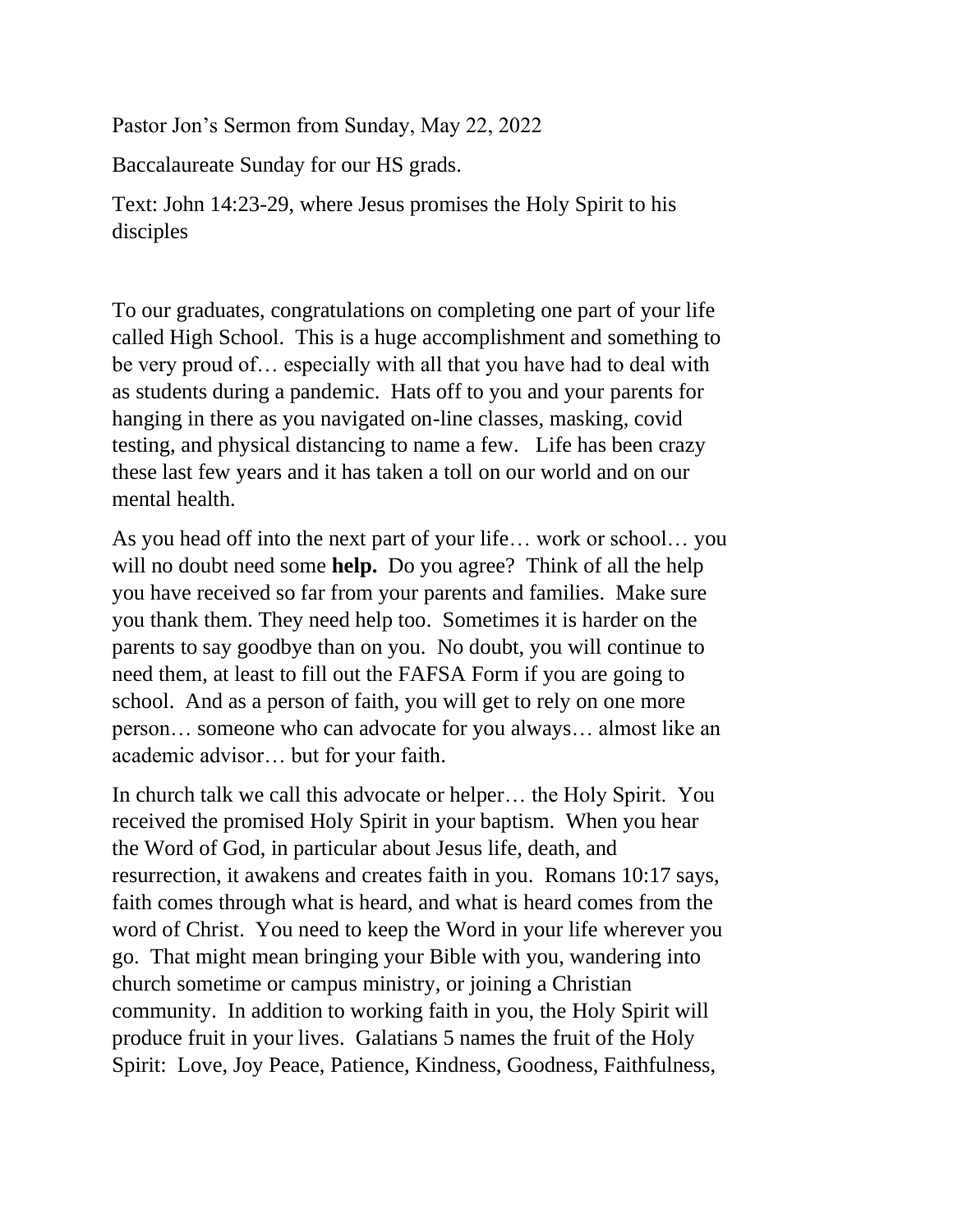Gentleness, and Self-Control. All good things as you head off… especially self-control.

As compared to the works of the flesh. Paul lists those too in Galatians 5: Fornication, impurity, licentiousness, idolatry, sorcery, enmities, strife, jealousy, anger, quarrels, dissensions, factions, envy, drunkenness, carousing, and things like these. These are things you will battle in life.

But the difference is you have the Holy Spirit. And as you step away from home, perhaps, and don't have anyone making you go to church, or praying with you, you will have to make a choice. Allow the Holy Spirit, your faith and Christian ethics to guide your steps or let the world dictate how to live your life. The world in John's Gospel is really anything that tries to draw you away from your faith in God. This could be the lure of wealth, or power, or status, or thoughts that "I'm not enough compared to others".

Jesus says to his disciples as he is about to leave them, "Peace I leave with you, my peace I give to you. I do not give to you as the world gives." I do not give to you as the world gives. Jesus gives peace. The world gives things like anxiety, worry, strife, or things like FOMO. Fear of missing out. But if you are grounded in Jesus and love him… which I believe you do as you are sitting here… you will have peace… even when things get tough.

In our Gospel, from John 14, Jesus promises to send the Advocate the Holy Spirit to his disciples… his students. The Advocate… it sounds like TV Series. John 13-17, I like to call Jesus' graduation speech to his disciples... about how they should go about life after his is gone. One command Jesus gives is to love one another as he has loved us. That is an awesome unconditional love. The hardest command to live out. But we have help. Jesus will not leave you orphaned. Jesus promises that the Holy Spirit will teach you everything, and remind you of all that Jesus said.

Thanks be to God. We don't have to remember it all. The Spirit will continue to teach us and guide us in our faith. Our Failures will continue to teach us as well. Fail means First Attempt in Learning. You will have many failures.